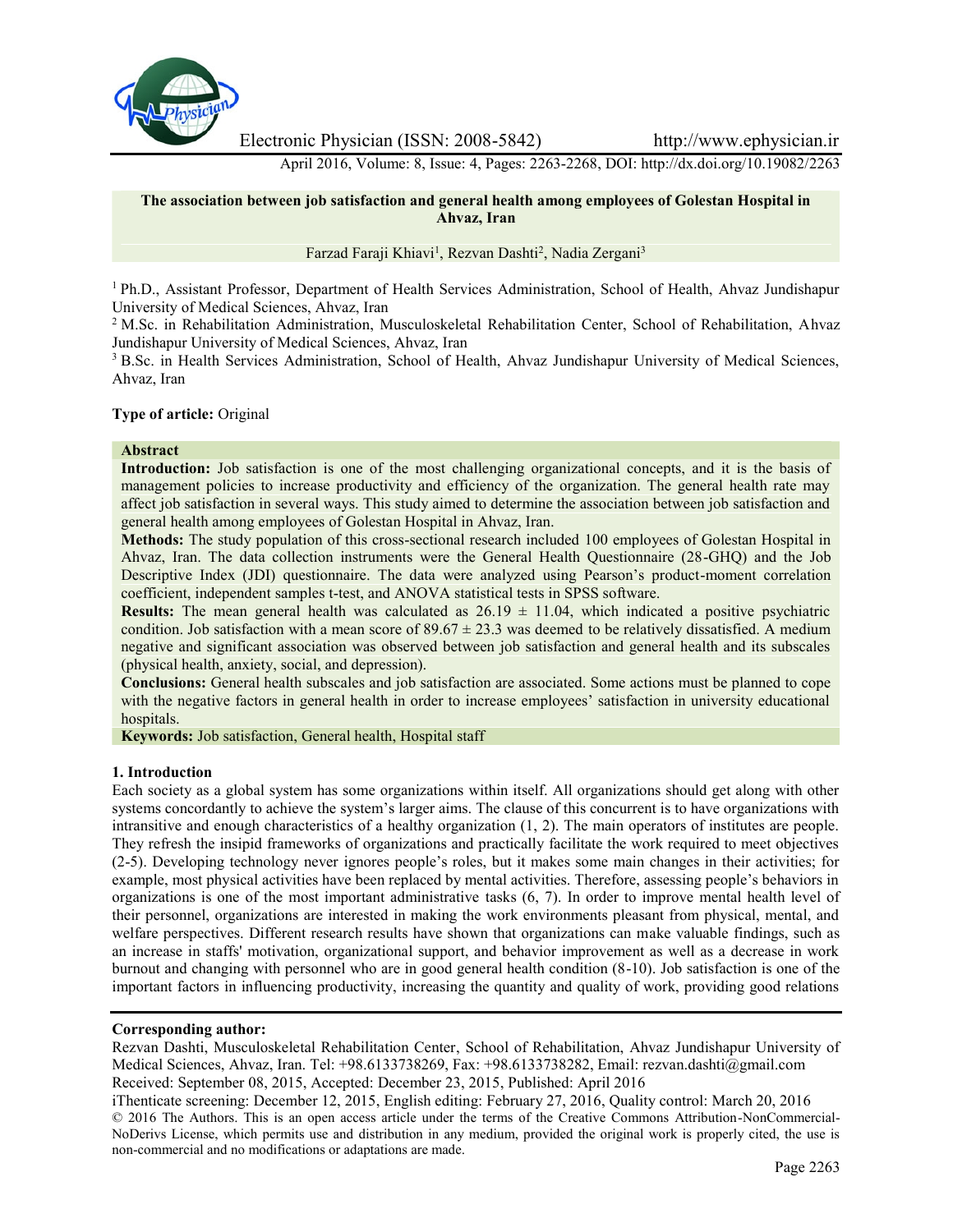in the workplace, creating interest at work, and reducing stress (11). Paying attention to mental health in all areas of life, such as personal, social, and career situations is essential, and occupations and professions are among the most critical areas in which these issues must be considered (10). Job satisfaction has always been of high concern in providing medical and hospital services, because the quality of these services depends mostly on the available human resources (12). In the healthcare sector, job satisfaction is strongly associated with quality and efficiency of services, patients' satisfaction, their recovery, and the reduction of medical costs (13). So, any damage to the physical and mental health of these human resources cannot be justified for any reason, including cost containment (14). In service sector organizations, including hospitals, where major works generally are run by people, the issue of considering human resources and their management is manifested more than in organizations where most of the work is done by machines (12). Hospitals' mission is maintaining the health of society, and a particular organizational culture dominates hospitals. Job satisfaction has a great deal of significance in these organizations, and a complex range of psychological, organizational, managerial, and sociological factors affect it. The association between hospitals' staff job satisfaction and mental health is one of the less-studied relationships (14). No research has been conducted on the association of job satisfaction and general health in Ahvaz; and Golestan Hospital is a regional hospital that delivers services to the Province and nearby provinces; in addition, it has the most diverse services and the most hospital beds and staff in the Province. By pursuing the provision of better services by more satisfied employees, this research aimed to determine the association between job satisfaction and general health among the employees of Golestan Hospital in Ahvaz, Iran.

# **2. Material and Methods**

# *2.1. Method and sampling*

This cross-sectional study was a descriptive study. Study population included all employees of Golestan Hospital in Ahvaz Province, Iran, in 2015. One hundred respondents were the sample size, which was calculated via the Cochran sampling formula, having population size. Cluster sampling was used for the hospital units and simple random sampling for personnel selection.

# *2.2. Measures*

JDI and GHQ questionnaires were used to collect data. The JDI questionnaire consisted of 39 questions and 5 subscales. The questionnaire evaluated the employers' job satisfaction, satisfaction with supervisor, satisfaction with co-workers, promotion, and payments. According to Cronbach's alpha, the reliability equaled 0.94, but it was 0.89 based on the bisection method. The GHQ questionnaire is a self- reporting questionnaire that is used to detect psychiatric disorders in general populations. The questionnaire included 28 questions. Likert scoring was used with 0, 1, 2, and 3 scores. Therefore, the respondents' general health could be scored between 0-84. Based on Cronbach's alpha, the reliability was 0.90, and based on the bisection method it was 0.88.

# *2.3. Statistical Analysis*

Questionnaires were completed by respondents, and the data were entered into SPSS version 16. The data were distributed normally, so descriptive statistics, Pearson's product-moment correlation coefficient, one way ANOVA, and the independent t-test were used to analyze the data. Cronbach's alpha and the bisection method were used to calculate the reliability co-efficient.

# **3. Results**

# *3.1. Socio-demographic characteristics*

Questionnaires were completed by 100 respondents. Their demographic characteristics are provided in Table 1, which shows that the ages of about half of the respondents (43) were in the range of 31-40. The percentages of males and females in this study were approximately equal. The majority of the respondents were physicians, and the minority was security personnel.

# *3.2. General Health*

Mean and standard deviation of scores for General Health and its subscales are shown in Table 2. Physical, anxiety and depression mean scores showed a positive condition, but social dysfunctions score indicated some problems. However, mean general health score indicated a positive psychiatric condition.

# *3.3. Job Satisfaction*

Scores of job satisfaction and its subscales are shown in Table 3. As it is shown in the above table, a significant difference between medical and non-medical job groups was observed just in the social subscale, and no-significant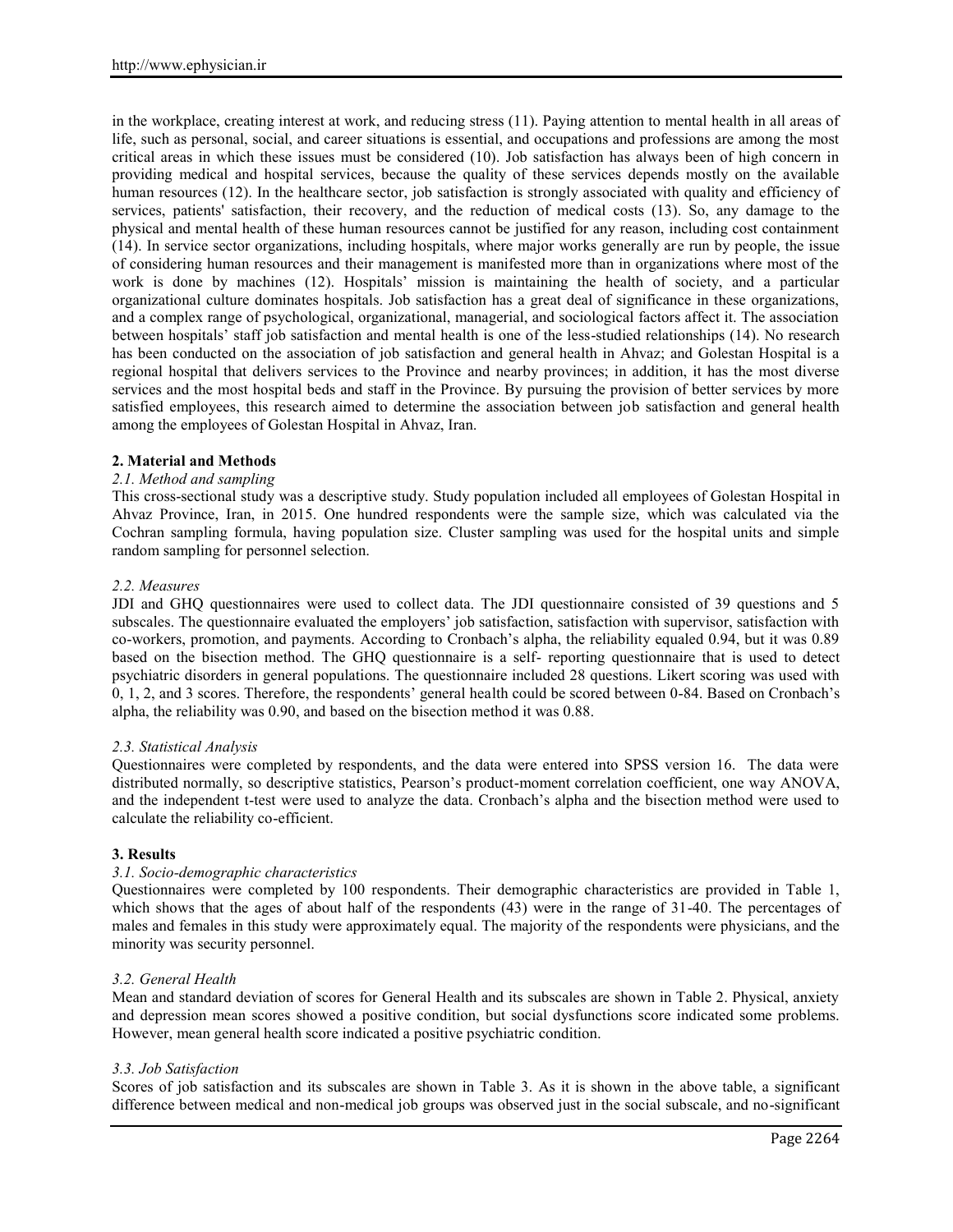differences were observed in the other subscales. The mean of medical group (doctor, paramedic and nurse) was significantly better than that of the non-medical personnel (housekeeping, office staff, and security) from the social compatibility perspective ( $p = 0.001$ ). But no difference was observed between the two general groups in the other subscales of General Health.

# *3.4. Association between General Health and Job Satisfaction*

Table 4 shows the correlation between general health and job satisfaction. As the table demonstrates, with 46 effect sizes, there was a negative medium association between general health and job satisfaction. All of the general health dimensions had medium association with job satisfaction, except the social dimension, which showed a small association.

| Demographic Characteristics | Categories   | n   | Cumulative Percentage |
|-----------------------------|--------------|-----|-----------------------|
| Age                         | 21-30        | 25  | 25                    |
|                             | $31 - 40$    | 43  | 68                    |
|                             | $41 - 50$    | 27  | 95                    |
|                             | More than 51 | 5   | 100                   |
| Gender                      | Male         | 49  | 49                    |
|                             | Female       | 51  | 100                   |
| Job                         | Physician    | 21  | 21                    |
|                             | Paramedic    | 20  | 41                    |
|                             | <b>Nurse</b> | 18  | 59                    |
|                             | Office staff | 20  | 79                    |
|                             | Housekeeper  | 12  | 91                    |
|                             | Security     | 9   | 100                   |
| Total                       |              | 100 | 100                   |

**Table 1.** Respondents' demographic characteristics

### **Table 2.** Scores for General Health and its dimensions

| General Health              | Mean $\pm$ SD     | Minimum | Maximum |
|-----------------------------|-------------------|---------|---------|
| Physical (somatic Symptoms) | $6.25 \pm 3.56$   |         |         |
| Anxiety/insomnia            | $6.23 \pm 4.58$   |         |         |
| Social Dysfunction          | $11.48 \pm 3.20$  |         |         |
| Severe Depression           | $2.24 \pm 2.92$   |         |         |
| Total                       | $26.19 \pm 11.04$ |         | 63      |

| <b>Table 3.</b> Scores for Job Satisfaction and its subscales |  |
|---------------------------------------------------------------|--|
|---------------------------------------------------------------|--|

| <b>Job Satisfaction</b> | $Mean \pm SD$    | Minimum | Maximum |
|-------------------------|------------------|---------|---------|
| Work itself             | $23.93 \pm 8.16$ | ာ       | 36      |
| Supervision             | $27.84 \pm 6.44$ |         | 35      |
| Co-workers              | $25.09 \pm 8.27$ |         | 36      |
| Pay                     | $5.35 \pm 4.31$  |         | 18      |
| promotion               | $7.70 \pm 5.87$  |         | 18      |
| Total                   | $89.67 \pm 23.3$ | 20      | 132     |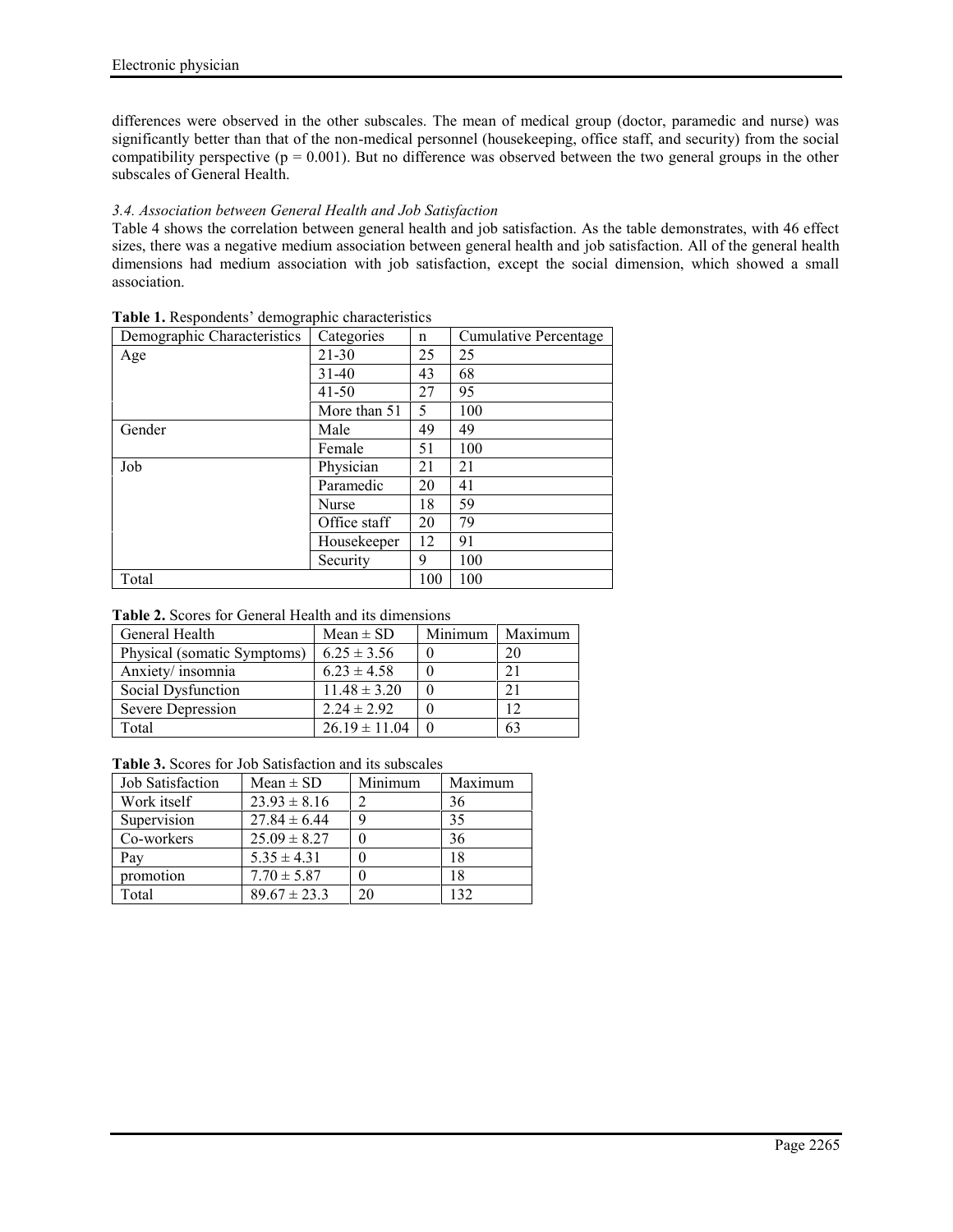| General Health           | Statistical | Job Satisfaction |             |            |          |            |                          |
|--------------------------|-------------|------------------|-------------|------------|----------|------------|--------------------------|
|                          | Indicator   | Work             | Supervision | $Co-$      | Pay      | Promotion  | Total                    |
|                          |             | itself           |             | workers    |          |            |                          |
| Physical Dimension       | Pearson     | $-0.212*$        | $-0.371**$  | $-0.325**$ |          | $-0.220*$  | $\overline{\phantom{a}}$ |
|                          | coefficient |                  |             |            | 0.114    |            | $0.387**$                |
|                          | p-value     | 0.034            | < 0.001     | 0.001      | 0.261    | 0.028      | 0.001                    |
| <b>Anxiety Dimension</b> | Pearson     | $-0.206*$        | $-0.364**$  | $-0.445**$ |          | $-0.298**$ |                          |
|                          | coefficient |                  |             |            | 0.104    |            | $0.448**$                |
|                          | p-value     | 0.04             | < 0.001     | 0.001      | 0.3      | 0.003      | < 0.001                  |
| Social Dimension         | Pearson     | $-0.226*$        | $-0.206*$   | $-0.200*$  | $-0.012$ | $-0.149$   | $-0.245*$                |
|                          | coefficient |                  |             |            |          |            |                          |
|                          | p-value     | 0.024            | 0.04        | 0.046      | 0.91     | 0.14       | 0.048                    |
| Depression               | Pearson     | $-0.167$         | $-0.165$    | $-0.319**$ |          | $-0.191$   |                          |
| Dimension                | coefficient |                  |             |            | 0.117    |            | $0.316**$                |
|                          | p-value     | 0.097            | 0.1         | 0.001      | 0.244    | 0.057      | 0.001                    |
| Total                    | Pearson     | $-.265**$        | $-0.375**$  | $-0.432**$ |          | $-0.288**$ |                          |
|                          | coefficient |                  |             |            | 0.115    |            | $0.466**$                |
|                          | p-value     | 0.008            | < 0.001     | < 0.001    | 0.256    | 0.004      | < 0.001                  |

**Table 4.** Pearson correlation between Job Satisfaction and General Health and its dimensions

 $*_{p}$  < 0.05,  $*_{p}$  < 0.01

# **4. Discussion**

# *4.1. Sociodemographic characteristics*

There was no significant difference between the two genders in general health (physical, social, and depression) except for anxiety, and this was consistent with the research findings of Friedman and Rosenmon (15). This study showed that general health factors were more important to female employees, and this is well worth considering.

# *4.2. Job satisfaction and General Health*

In this study, it was found out that there is a negative and average correlation between job satisfaction and general health of the staff; in this regard, the findings of the study were consistent with Stone Santos (16), Cho Cheng Ie (17), Strassle et al. (18), Snelgrove (19), Veisi et al. (20), and Hobbi et al. (21). Job satisfaction is a factor that can increase job efficiency and the feeling of personal satisfaction. Job satisfaction is also an indicator that shows how much are people interested in their jobs. Mental health is a multi-dimensional psychological construct with many factors that affect it. Healthy people feel happy with their own lives and job satisfaction is one of the factors that determine whether a person will be in a good emotional, intellectual, and spiritual condition; moreover, her or his mental health condition will be strengthened. It was also found that there is a negative and average correlation between job satisfaction and physical symptoms in the staff. Research findings by Lin (22) were consistent with the results of this research in this regard. It seems that mental health has a direct effect on the person's body. Indeed, feelings of healthiness and wellness, the need for additional medication, feeling weak, feeling sick, headache, and feeling of pressure on the head are all physical symptoms of general health. With the increase in job satisfaction, a person experiences a more positive feeling and therefore will have more energy physically and thus feels no need for external sources of energy as reinforcement agents. The energy source is inside the person; therefore, that person will experience less states of physical weakness, feelings of sickness, or hotness and coldness in the body. There was a negative and average correlation between job satisfaction and anxiety and sleep disorders among the staff. The results of this research were consistent with the research findings of Lu et al. (23) and Mehrabanian (5). In this regard, anxiety is often an unpleasant and vague emotional state that is associated with confusion, panic, and anxiety. These spiritual and mental states are not consistent with the mood and emotions of an individual who has job satisfaction, because having job satisfaction results in positive emotions and life satisfaction. Thus, with the increase in job satisfaction, the amount of anxiety in the individual is reduced. In this study, it was also found that there is a negative and average correlation between job satisfaction and social function; these findings of the study were consistent with research findings by Mami et al. (24) and Dehghani (25). Social dysfunctions include minor damage to continued weakness in job, social, or academic performance, and interpersonal conflict, falling behind in jobs and education, conflicts with peers or co-workers, lack of love, and finally inability to work and find a job. Sometimes the inability to function occurs in almost all areas. The signs of job satisfaction are having spirit of cooperation with colleagues, being cooperative with the organization's objectives, compatibility with the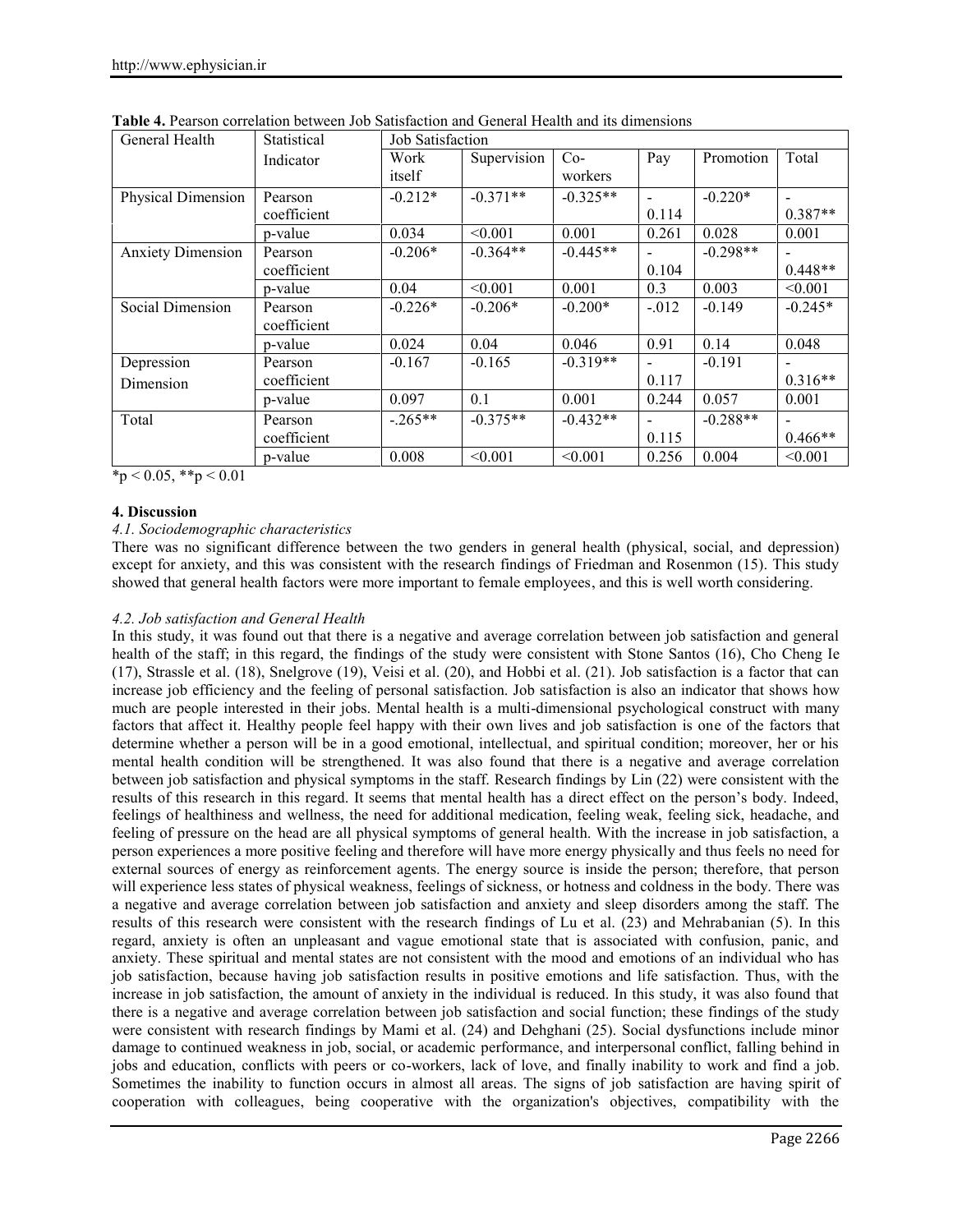organizational atmosphere, and favorable relationships with clients and managers and subordinates. Therefore, it seems quite natural that, with the increase in job satisfaction, the social functioning of the individual will be satisfactory both within and outside the organization. There is also a negative or average correlation between job satisfaction and depression; the findings of the study were consistent with research findings by Dehghani (25) and Mami et al. (24) in this regard, too. Depression means confusion and decadence. According to the science of psychology, depression is the state of decrease in physical and mental activities due to sadness and sorrow, and, from the point of view of psychologists, it is defined as the state of loss and grief that is associated with feelings of intimidation, guilt, hostility, disappointment, sadness, and individual inactivity. Naturally depressed people cannot enjoy their jobs. They also cannot experience pleasant feelings because depression is a disorder that severely limits the ability of the individual. Depression also reduces the individual's ability to experience positive emotions, such as happiness, life satisfaction, and job satisfaction significantly.

# *4.3. Research Limitations*

The research limitations were as follows: 1) Lack of similar research, consequently the lack of research resources for correlation; 2) Considering the research done with the personnel of one educational hospital, we only can generalize our findings to other educational hospitals.

#### **5. Conclusions**

In general, for better performance of an organization, a great deal of attention must be paid to employees' job satisfaction. In addition, good job status has a very significant relationship with general health. This means that the less the general health problems of the employees are, the higher their job satisfaction is. Meanwhile the relationship between the general health factors and job satisfaction showed that more attention must be paid to these factors in the work environment and among employees.

#### **Acknowledgments:**

The source of data used in this paper was a B.Sc. project of Nadia Zargani, a student at Ahvaz Jundishapur University of Medical Sciences. The research team appreciates the cooperation of all of the participants.

### **Conflict of Interest:**

There is no conflict of interest to be declared.

# **Authors' contributions:**

All authors contributed to this project and article equally. All authors read and approved the final manuscript.

# **References:**

- 1) Nargesian E. Spiritual leadership in contemporary organizations. J Tadbir. 2008; 18(89): 29-32.
- 2) Sanjaghi MA, Farrahi B, ShamsAhmar M. The mediation role of organizational justice on strategic approach in human resource maintenance system and organizational commitment of the employees (case study: A public organization). Journal of Islamic Management. 2012; 19(1): 139-66.
- 3) Roohi G, Asayesh H, Abbasi A. The relationship job satisfaction and organizational commitment of nurses in hospitals of Golestan University of medical sciences. Payesh. 2011; 10(2): 285-92.
- 4) Hamid N, Dehghanzadeh Z. The relationship between spirituality, organizational commitment and general health with job performance of clinical nurses. Quarterly Journal of nursing management. 2012; 1(2): 20-8.
- 5) Mehrabanian F, Nasiripour A, Keshavarz Mohamadian S. Levels of job satisfaction in directors, managers and supervisors of various departments of public hospitals in the Gilan. Gilan Univ Med Sci J. 2005; 16(61): 65-73.
- 6) Miller J, Bahamon C, Lorenz L, Atkinson K. Management strategies for improving health services. Boston. 2002; 467-506.
- 7) World Health Organization. The world health report 2000, improving performance, Geneva.2000
- 8) Ahmadi SA. Study job burnout education of manager in triple amputation Esfahan. Journal research Esfahan University. 2002; 13(1): 275-84.
- 9) Lambert EG, BartonSM, Hogan NL. The missing link between job satisfaction and correctional staff behaviour: the issue of organizational commitment. Am J Crim Justice. 1999; 24(1): 95-116. doi: 10.1007/BF02887620.
- 10) ILO. Mental health in the workplace: situation analysis (preliminary report).1st edition, US ILO. Geneva, 2000.